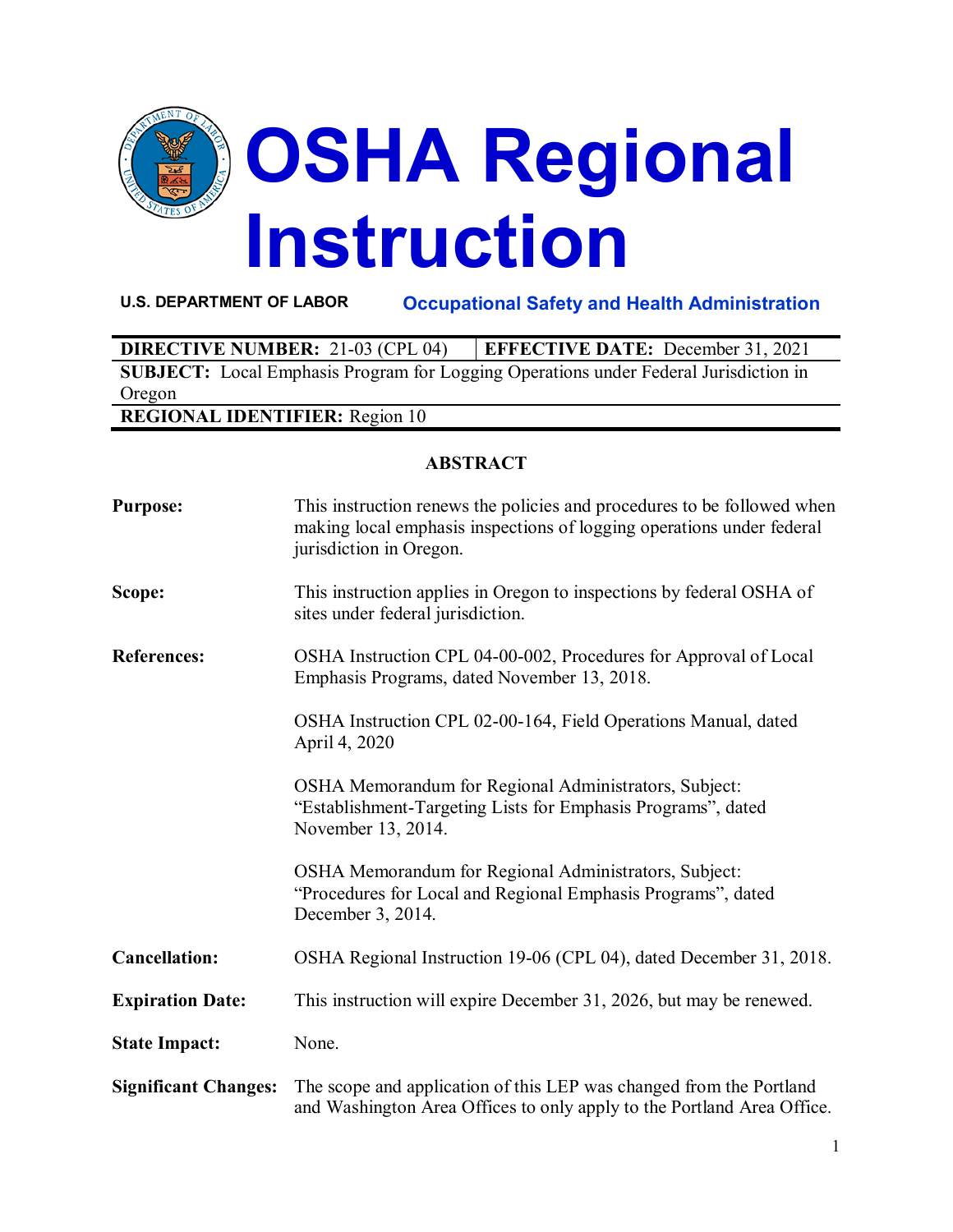| <b>Action Offices:</b> | Portland Area Office and the Office of Enforcement Programs.              |
|------------------------|---------------------------------------------------------------------------|
|                        | <b>Originating Office:</b> Office of Enforcement Programs                 |
| <b>Contact:</b>        | <b>Assistant Regional Administrator</b><br>Office of Enforcement Programs |

By and Under the Authority of:

Patrick J. Kapust

Acting Regional Administrator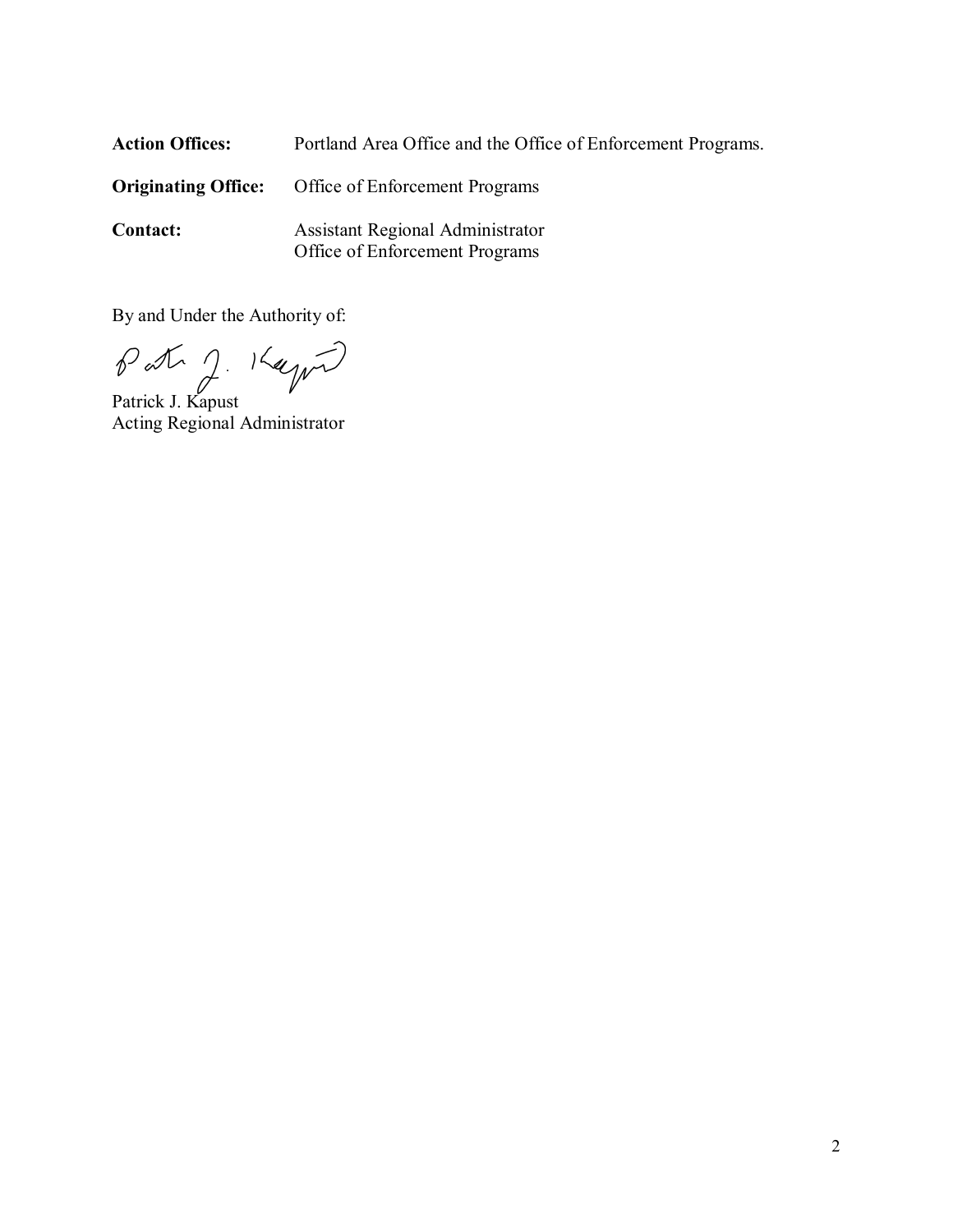# **Executive Summary**

This instruction renews the framework for a local emphasis program to reduce and/or eliminate hazards associated with logging in Oregon.

# **Table of Contents**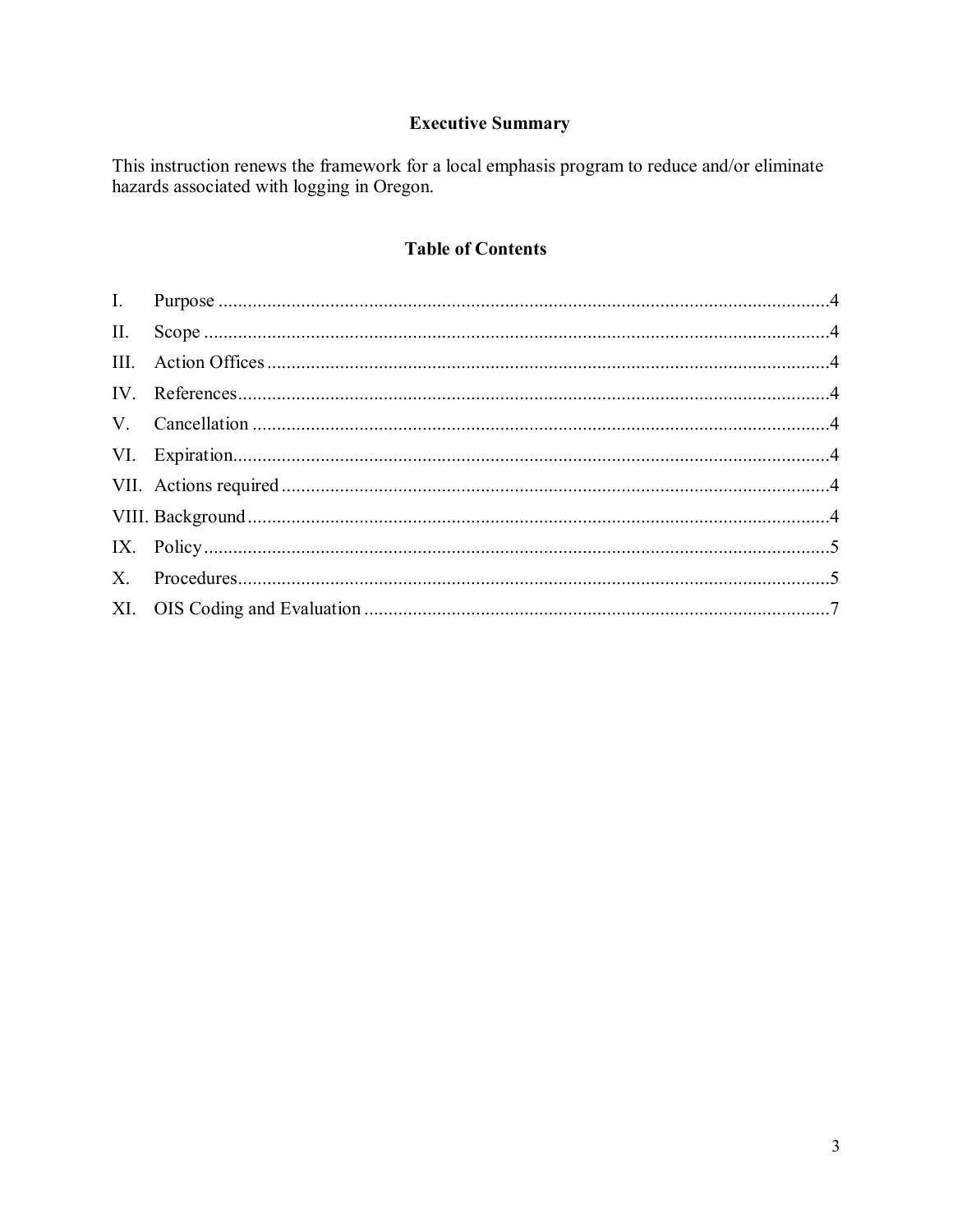## <span id="page-3-0"></span>**I. Purpose.**

This instruction renews the policies and procedures to follow when making local emphasis inspections of logging operations in Oregon that are under federal jurisdiction.

## <span id="page-3-1"></span>**II. Scope.**

This instruction applies in Oregon to inspections by federal OSHA of sites under federal jurisdiction.

## <span id="page-3-2"></span>**III. Action Offices.**

Portland Area Offices and the Office of Enforcement Programs

## <span id="page-3-3"></span>**IV. References:**

OSHA Instruction CPL 04-00-002, Procedures for Approval of Local Emphasis Programs, dated November 13, 2018.

OSHA Instruction CPL 02-00-164, Field Operations Manual, dated April 4, 2020.

OSHA Instruction CPL 02-00-051, Enforcement Exemptions and Limitations under the Appropriations Act, May 28, 1998.

OSHA Memorandum for Regional Administrators, Subject: "Establishment-Targeting Lists for Emphasis Programs", dated November 13, 2014.

OSHA Memorandum for Regional Administrators, Subject: "Procedures for Local and Regional Emphasis Programs", dated December 3, 2014.

## <span id="page-3-4"></span>**V. Cancellation.**

OSHA Regional Instruction, 19-06 (CPL 04), dated December 31, 2018.

## <span id="page-3-5"></span>**VI. Expiration.**

This instruction will expire December 31, 2026, but may be renewed.

#### <span id="page-3-6"></span>**VII. Actions Required.**

The Area Director shall use the procedures described in this instruction when any logging operation is scheduled for a programmed safety and health inspection.

#### <span id="page-3-7"></span>**VIII. Background.**

This LEP supports the Occupational Safety and Health Administration (OSHA) Fiscal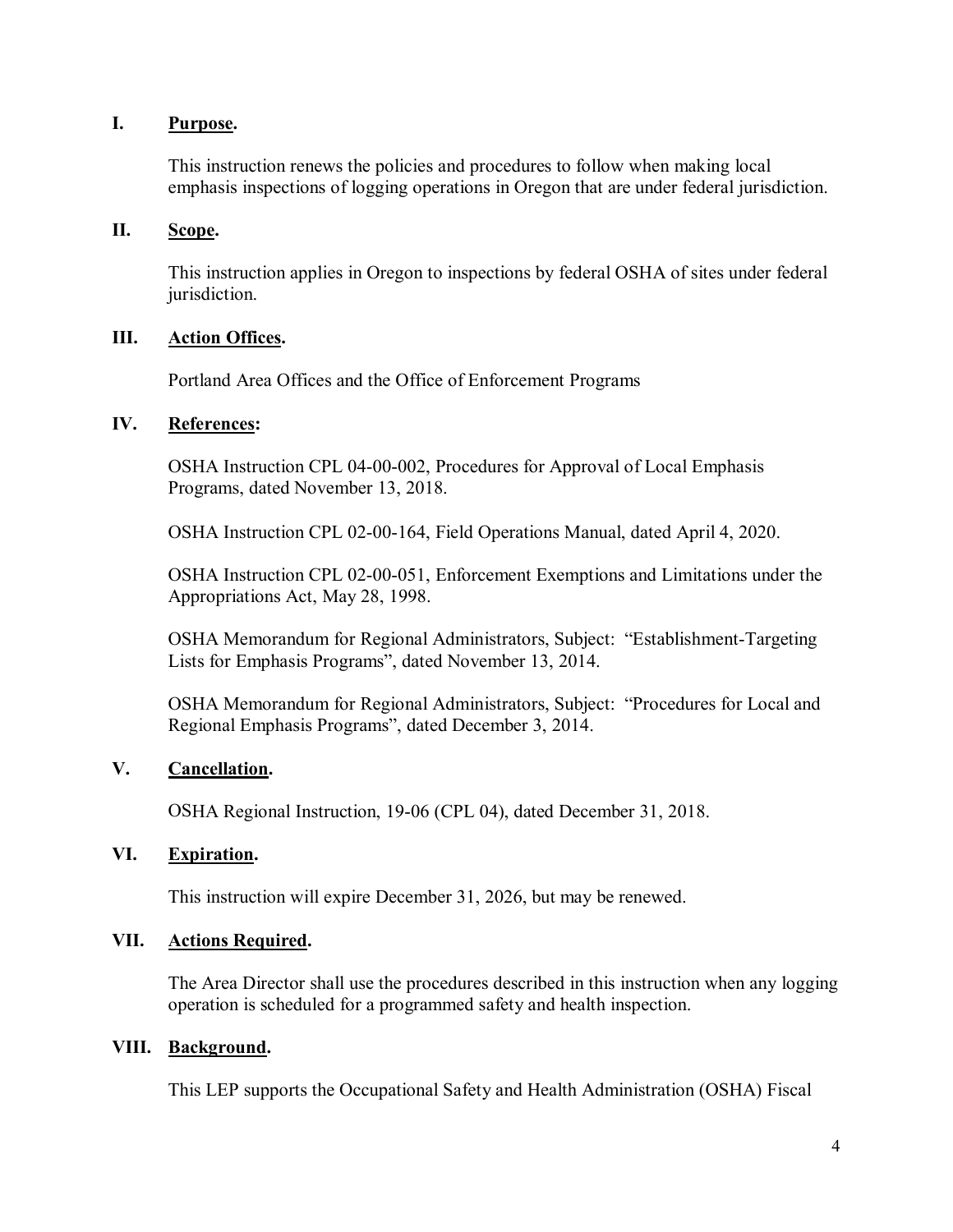Year 2022 Agency Management Plan, Agency Theme 1, Assure Safe and Healthful Workplaces, to secure safe and health workplaces, including the agency's theme to protect the most vulnerable workers in high hazard industries, by targeting industries with higher than average illness and injury rates. The responsibility for conducting safety and health inspections of most logging operations in Oregon belongs to the occupational safety and health programs operated by the state of Oregon under the OSHA Act. Those inspections are made according to state procedures approved by OSHA. The exception to this is all Indian reservations and trust lands, which fall under the jurisdiction of federal OSHA.

Decline in any injury, illness, and fatality rates: There were no logging fatalities under OSHA's jurisdiction during 2019, 2020, or 2021. Injury and illness statistical data for 2019 in the logging industry in Oregon and the Federal injury and illness data are shown below. The Federal TRC rate for all private industries in 2019 was 2.8 and the DART rate was 1.5.

| <b>NAICS</b>      | <b>OR TRC</b> |     | OR DART   FEDERAL   FEDERAL |             |
|-------------------|---------------|-----|-----------------------------|-------------|
|                   |               |     | <b>TRC</b>                  | <b>DART</b> |
| 113, Forestry and | 4.6           | 37  | 2.8                         | 2.4         |
| Logging           |               |     |                             |             |
| $1133,$ Logging   | 4.8           | 4.0 |                             | 2.3         |
|                   |               |     |                             |             |

The purpose of this instruction is to provide an inspection system to cover this high hazard industry.

## <span id="page-4-0"></span>**IX. Policy.**

The Portland Area Director shall use the references, listed in Section IV of this instruction, as the basis for scheduling programmed safety and health inspections in logging operations.

Referral inspections from safety or health compliance officers making inspections under this inspection program shall be made using the guidelines outlined in the FOM.

## <span id="page-4-1"></span>**X. Procedures.**

The procedures contained in this instruction shall be followed for the purpose of targeting and scheduling OSHA inspections in all logging operations under OSHA's jurisdiction in Oregon.

## A. Outreach

This LEP has been in place for many years and outreach is a continual effort through programs such as Safety Fests, meetings with local industry organizations, and other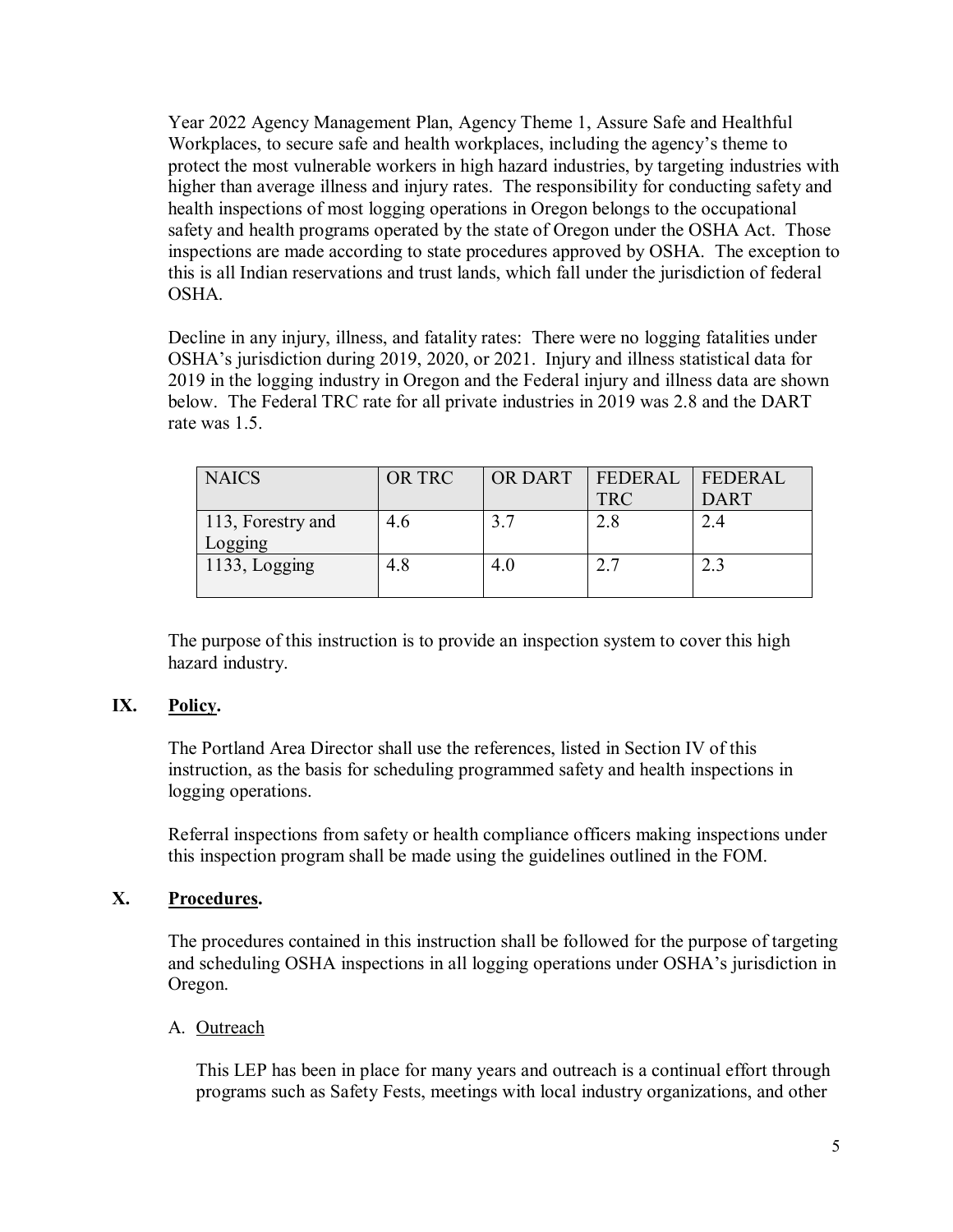professional safety and health conference. Area Director will continue to highlight this LEP during speaking events and meetings with agencies who perform logging or contract logging operations.

## B. Specific Industry

All establishments classified under NAICS 113310, Logging, will be considered eligible for programmed safety and health inspections under the system. Additional employers working at a selected logging work site will also be eligible for inspection if they are engaged in logging operation activity or if their employees are exposed to hazards related to those activities.

## C. Targeting

- 1. The Area Director shall determine, a part of their yearly program plan, the number of logging inspections that will be conducted during the fiscal year.
- 2. The Area Director shall divide their jurisdiction into geographical areas to represent the primary areas of logging activity within the state.
- 3. The Area Director shall allocate the projected number of inspections to each geographical area.
- 4. The Area Director shall make contact with contracting officials on Indian trust lands and reservations, to assist the Area Director in identifying potential logging operations within their jurisdiction.

#### D. Inspection Scheduling

- 1. Compliance officers (CSHOs) shall be directed to a pre-selected geographical area as determined by the program plan or the office's scheduling system. The CSHO shall be instructed to inspect the first logging site he/she comes across. The compliance officer shall conduct a complete inspection of the work site.
- 2. If the Area Director has scheduled more than one logging inspection on a particular trip, the CSHO shall be instructed to continue their search in the region assigned. The CSHO shall then make a full investigation of the second logging site that is found. This will continue until the CSHO has conducted the number of inspections assigned by the Area Director unless they are told to return to the area office or the Area Director assigns them a different work schedule.
- 3. The Area Director shall emphasize to the CSHO that a site shall be inspected once the compliance officer becomes aware of it. In no case shall a compliance officer be allowed to "cruise" looking for a particular employer or work site.